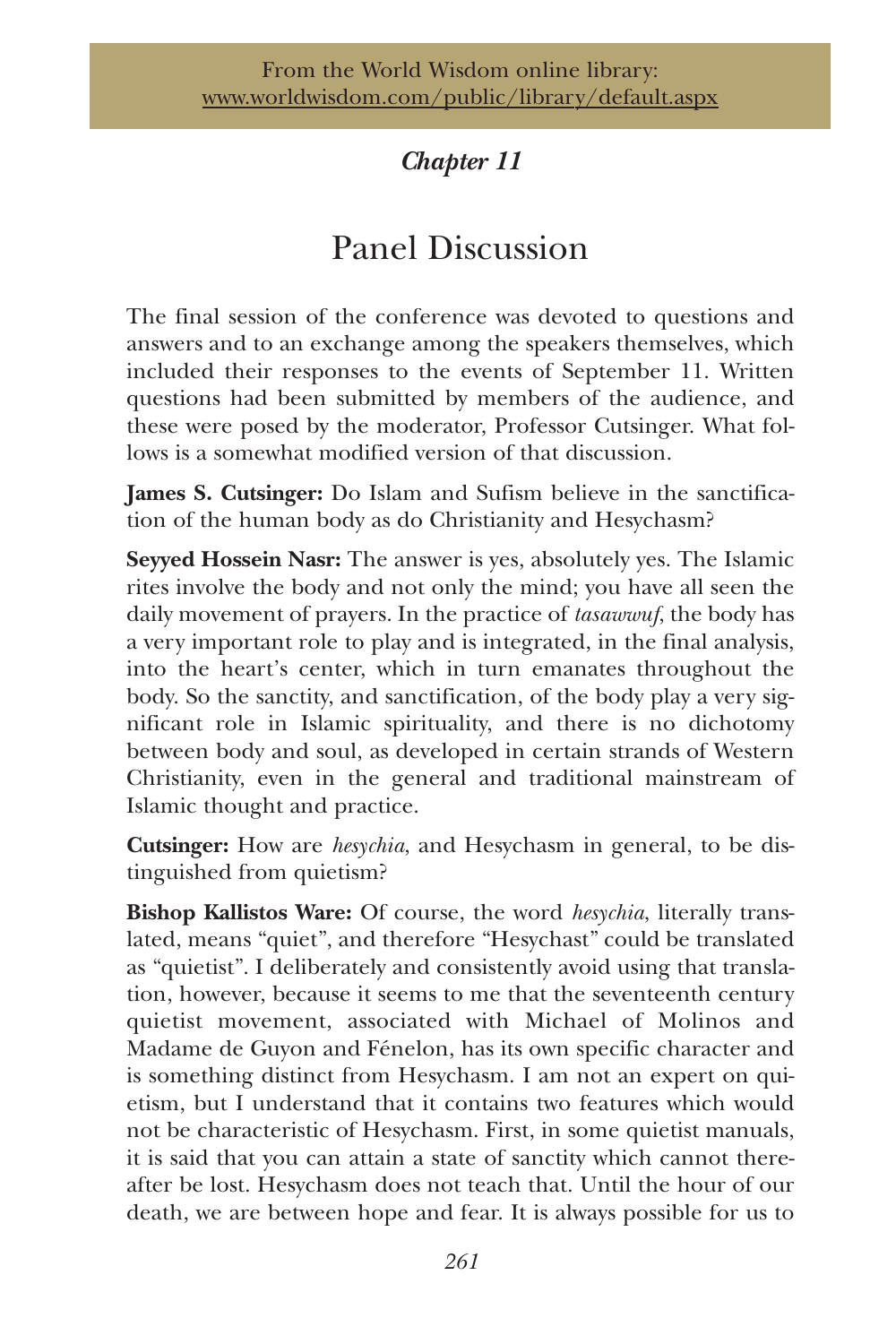fall away. We depend on the grace of God, for we know that, as human beings, we are weak. The second point is that quietism, according to some accounts that I have read, suggests that you are to be entirely passive. I do not think, in Hesychasm, there is the same emphasis upon passivity. Now it may be that the accounts of quietism that I have read are not accurate, but if those two points are true of quietism, they would not be true in the same way of Hesychasm.

**Cutsinger:** Does Sufism have an idea comparable to that of the *Bodhisattva* in Buddhism?

**Nasr:** The idea of the *Bodhisattva*, with all of the particular characteristics that it has, is of course unique to Buddhism. It does not exist in Christianity, Islam, Judaism, Zoroastrianism, Confucianism, or any other religion. However, there certainly exists, within Islam, all the mercy that flows from the Bodhisattvic nature. This is manifested in Islam in various ways, not only through the names of *Rahmân* and *Rahîm*, but also through the function of spiritual teachers, who must manifest that mercy and that grace within the community. It is also true that a deep concern for the whole of creation is a very basic Islamic teaching. Adam, when he was placed on earth as the *khalîfah t'Allah*, that is, the vicegerent of God on earth, was responsible for the whole of creation, and in fact the Quran addresses itself, not only to human beings, but also to the cosmos, to the world of nature. One third of the Quran concerns the nonhuman world; except for the *Tao Te Ching*, there is no sacred scripture which deals as much with God's creation as the Quran. This cosmic dimension of the Bodhisattvic nature, to which many contemporary Buddhist thinkers dealing with the environmental crisis are pointing, is certainly to be found in Islam. So I would say that the Bodhisattvic function exists in the Islamic universe, but all of the different aspects of a *Bodhisattva* are not united in a single person as they are in Buddhism.

**Cutsinger:** A Sufic text teaches that it is diabolical for the invoker to seek an identity outside of the invocation. Can Bishop Kallistos address this point in light of the Hesychast tradition?

**Ware:** I know of no Hesychast text which uses the word "diabolical' in this context. It is of course our aim, when we invoke the name of Jesus, that we should be gathered and concentrated, as far as pos-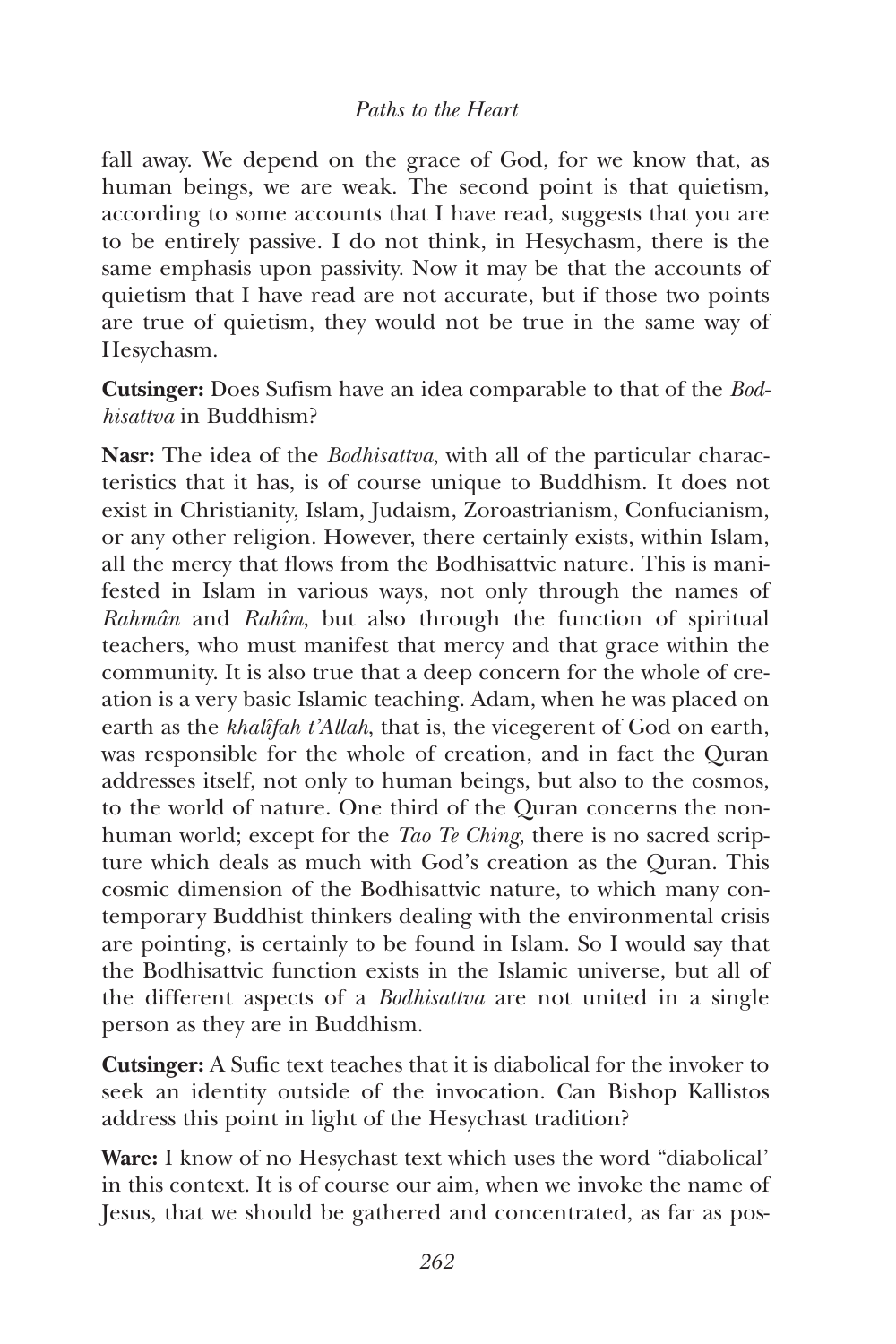sible, in the sense of the presence of Jesus Christ. The whole purpose of the discipline of repetition is to gather us together. We are fragmented, and we are scattered; this is part of our fallen condition. So indeed, the aim of the Jesus Prayer is to unify, and if a person was deliberately attempting to think about other things than the person of the Lord Jesus, that would defeat the aim of the prayer. However, we cannot, by a simple act of will, instantaneously overcome our condition of fragmentation. Our mind wanders. We continually suffer distracting thoughts. No spiritual teacher in Hesychasm would be particularly fierce with his disciples because their minds wandered. He would urge them simply to faithful patience and to persistence. When your mind wanders, you continue with the invocation; you bring it back to the center, back to the name of Jesus, which means to the person of Jesus. But your mind wanders again, and again you bring it back, without inner anger—inner violence will destroy the spirit of prayer—but patiently and faithfully. For this is our human condition, that we are continually distracted. I have heard someone define a saint as a person who is conscious of God all the time. My answer to that would be that not very many of us are saints.

**Cutsinger:** Ibn Arabi, it has been mentioned, speaks of "tasting" the Word. This sounds similar to the Christian Eucharist, the vehicle through which all Orthodox Christians participate in the communal life of Christ and the Church. Is there anything similar in Sufism?

**Nasr:** Whoever wrote this question, I think it is a very profound question. The Word is of course tasted and eaten in the Eucharist, within the Christian context. In the Sufi practice of invocation, and in Muslim prayer in general, as well as in the recitation of the Quran, which is the word of God, it is also "eaten" in a sense, because we always pronounce with our mouth, and this same organ of the body participates in both activities. It was Frithjof Schuon who wrote so beautifully that there are two fundamental functions for the mouth, to speak and to eat, and spiritually the two are closely related in various traditions. So there are certainly corollaries and parallels. As Professor Chittick pointed out, the word for "taste" in Arabic, *dhawq*, corresponds in a certain sense to the Latin word *sapiens*, which is derived in turn from the verb *sapere*, meaning "to taste", and it refers to the "tasting" of the wisdom contained in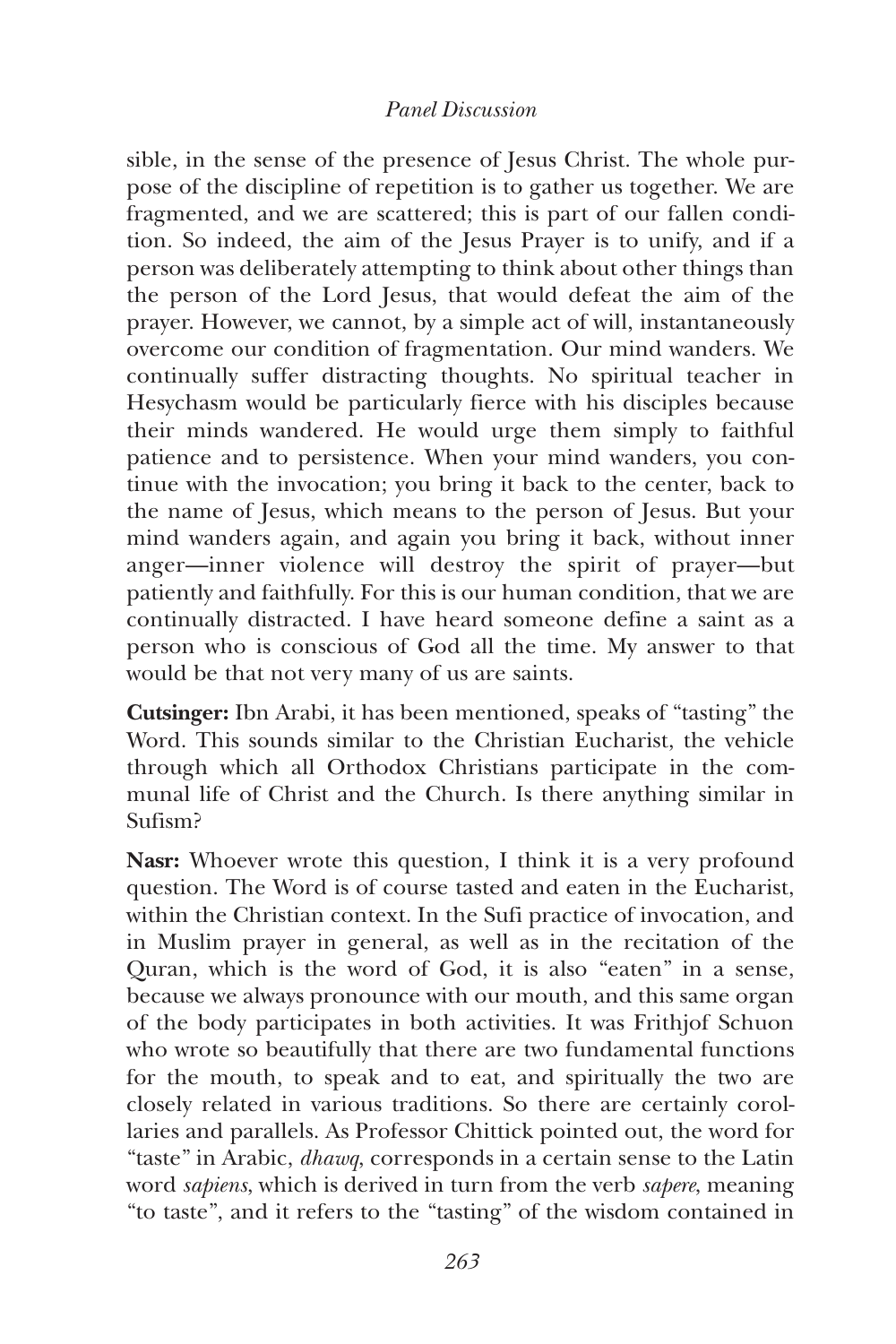the word of God. When you invoke the Name of God, it does not mean that you are tasting to see whether that Name is sour or salty, but you are "tasting" the truth contained therein through direct experience. Tasting here means direct experience, and when the Sufis speak about tasted knowledge, it means precisely the kind of knowledge that we get when we taste, let us say, a spoonful of honey, which is very different from the description of honey that we read about in books, or the chemical analysis in chemistry texts. It is a direct form of knowledge to which they allude, and in the sacramental rites of Islam, which always concern the Word of God as contained in the Quran and thus the Names of God found in the Quranic revelation, there is that tasting, and in that sense it is very similar to the Eucharist in Christianity.

**Cutsinger:** Dr Shah-Kazemi, citing Kashani's *tafsîr* of the Quran, distinguished between the universal religion of "Islam" and Islam in the communal sense. According to the *religio perennis* as expressed in Islam, the gates of Paradise are open to all, Christians and Muslims alike, so long as they have faith in the spiritual foundation of Reality and embody that Reality through virtue. Is the Christian view of salvation for Muslims equally charitable?

**Reza Shah-Kazemi:** If the Christian speakers will pardon me, I have one small point on this question—small in the sense that it takes a very short time to express, but it is great in its magnitude. A good friend, after my talk, came to me and said that he found a tremendous similarity between certain Quranic verses that I had cited and a passage from the Acts of the Apostles. According to the Quran, "Those who believe, those who are Christians, those who are Jews, those who are Sabeans, and whosoever believes in God and the Day of Judgment and acts virtuously will get his reward from his Lord, no fear or grief shall be upon him". Similarly, in Acts 10:34-35, we find the following: "Then Peter addressed them: 'Truly I perceive that God shows no partiality, but in every nation any one who fears him and does what is right is acceptable to him.'" This is a remarkable parallel, and I thank the person very much who came to give me that. I do not want to take up time from the Christian response; I just wanted to let that be said.

**Ware:** Another text we should keep in mind is from the Prologue to the Gospel of John. John 1:9, speaking of the Divine *Logos* who is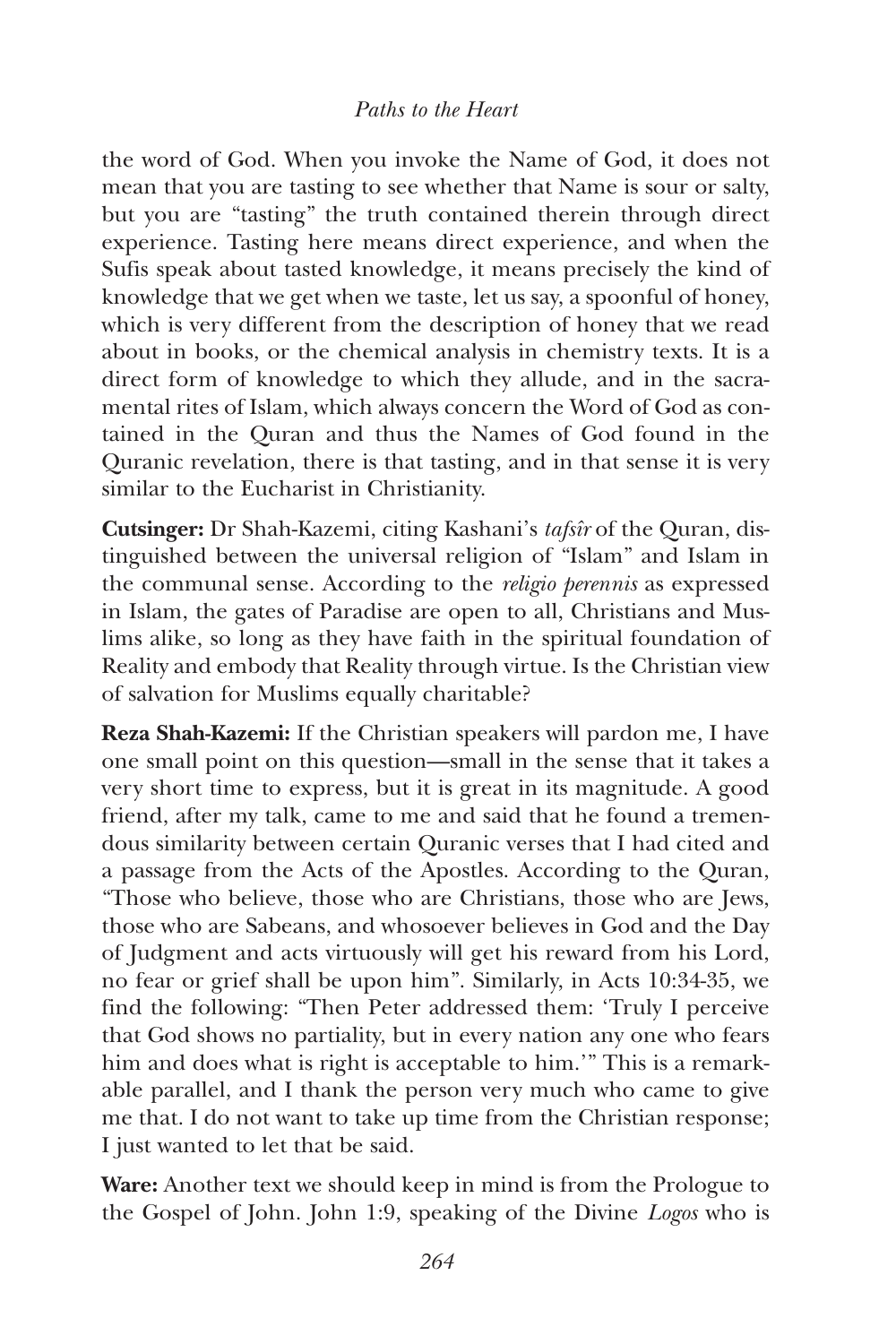Jesus Christ, describes Him as "the true light which illumines everyone who comes into the world." We believe, as Christians, that Jesus Christ is the Savior of the whole world, but we also believe that the light of Christ shines in the hearts of every human person. And if those who are not Christians live by the best that they know in their own tradition, I am fully confident that God will receive them, as I hope He will receive us Christians in His mercy.

**Cutsinger:** Must a Muslim transcend the exclusive emphasis on the Unity of God, adopting a somewhat Trinitarian view, in order to account of how the Nameless One, who is without qualification, can be seen talking with Adam?

**Nasr:** No. First of all, the Nameless One *qua* the "Nameless" would never speak to Adam. To have spoken to Adam means that the Nameless must have chosen a Name; in other words, It must have become involved in speech, and so there is already a paradox, a metaphysical paradox, in what is stated. But the point that I think the question is trying to bring out is whether Islam has to give up its absolute view of the Absolute, that is, the oneness of God as the center and axis of all of its belief, in order to understand the Christian perspective on God, man, and the universe. And my answer is no. I would apply in reverse what Vincent Rossi, my old friend, has said from the other side, from the Christian side. There are many people in the Christian world today who think that in order to have a deep dialogue with Judaism and Islam, the Christians have to put aside the dogmas of the Incarnation and the Trinity. I have been involved in religious dialogue for over forty years, and this has often happened. And I have asked what good this understanding does if the person I am talking to no longer represents traditional Christianity? The reverse also holds true for Islam. It would be really senseless for the sake of human understanding to undo God's message. I am totally opposed to any kind of ecumenism that is based on the reduction of the Divine forms and ways in which God has revealed Himself. The premise of this entire conference has been that Christians should accept the Trinitarian doctrine in a serious fashion while Muslims must cling to the doctrine of *tawhîd* or Unity, and that they then should try to understand each other on the spiritual plane. This is very different from a diluting on either side. In any case, the Muslim mind has no possibility of moving towards a Trinitarian doctrine. It is easier for the Christian mind, in which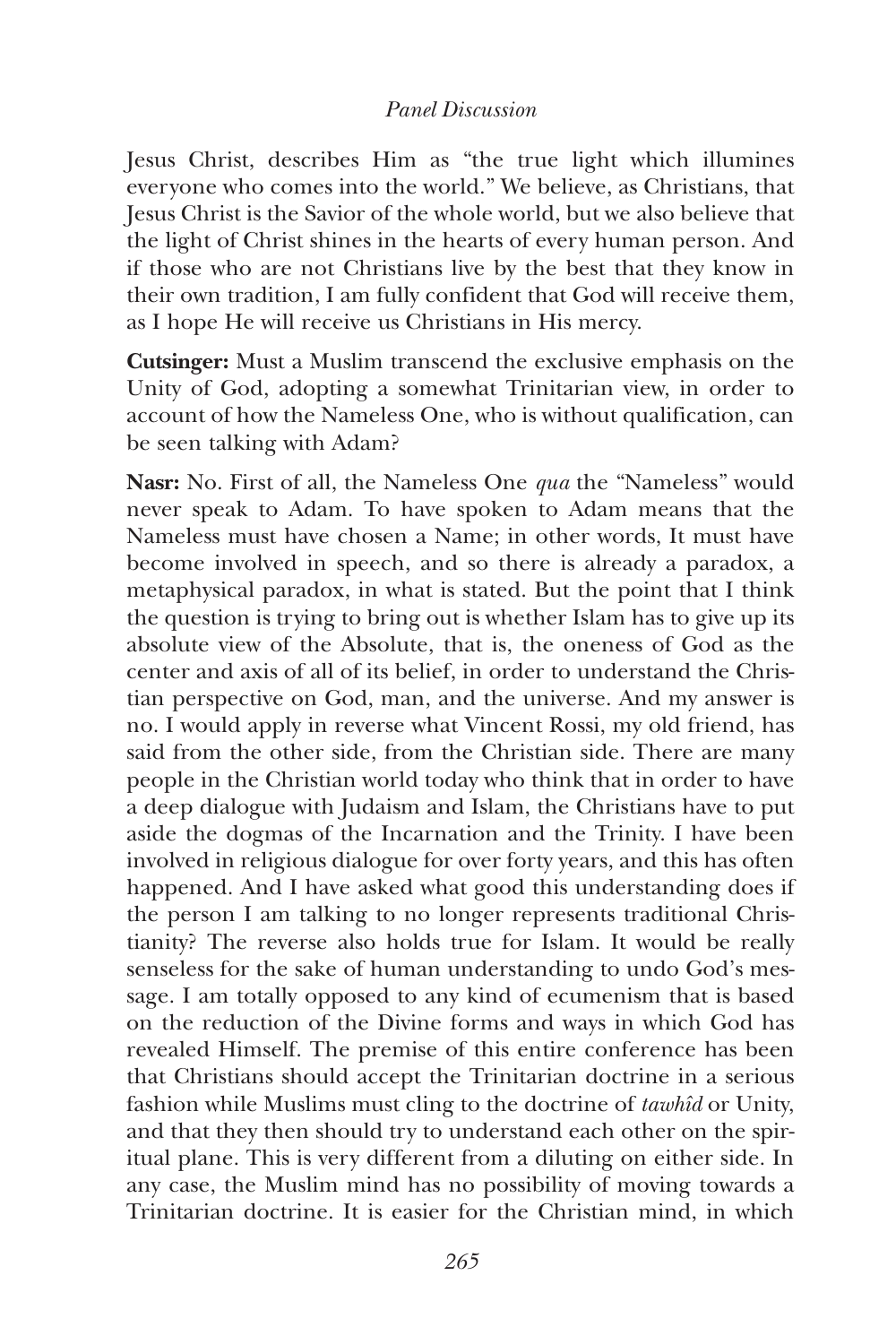there is already the element of unity, although it is not much emphasized, to move towards a doctrine of Unity than for a Muslim to move towards the doctrine of a Trinity, which is incomprehensible to it on a popular or exoteric plane. On the metaphysical plane, of course, this has all been explained in the writings of the traditionalists, especially Frithjof Schuon. The doctrine of the Trinity, on a metaphysical plane, is in perfect accord with the doctrine of *tawhîd*, of Unity, and I for one have no qualm or difficulty about that whatsoever. But this agreement does not involve a change of perspective on the theological level, as this question seems to imply.

**Cutsinger:** The Quran implicitly recognizes Christ's uniqueness by calling Him, Him alone among all of the Prophets, the "Spirit of God" and in saying that He and His mother alone were born perfect and that He will come again at the end of time. Is this understanding of uniqueness, the uniqueness of Christ, sufficient for Christians who wish also to emphasize Christ's uniqueness?

**Ware:** The uniqueness of Christ, for me as a Christian, consists in the fact that He is the only begotten Son of God. Therefore the uniqueness refers first of all and fundamentally to the incarnation. Only once, according to Christian belief—only once in all the history of the human race—has God become man, in the sense that the second person of the Trinity was born according to the flesh from the Virgin Mary. That is a unique event, so the uniqueness of Christ refers first of all to the fact of the incarnation. Of course, there is another sense in which the word of God may be born in the soul of every believer, but this does not diminish the uniqueness of the event of Christ's birth in Bethlehem. Only once has God been born from a woman. So there, to me, is the uniqueness of Christ.

**Cutsinger:** Your Grace, this next question comes directly for you, and it is related to what you were just saying. Although, as Christians, we are always in the presence of the reality of the Trinity, must not an apophatic approach be applied to our formulations of the doctrine of this ever present reality? And, if so, will this apophatic approach not have some bearing on our interpretation of the Islamic insistence on the precedence of the Divine Unity?

**Ware:** On our Christian understanding, the dogmas of the faith, as defined by the seven Ecumenical Councils, are indeed true, but of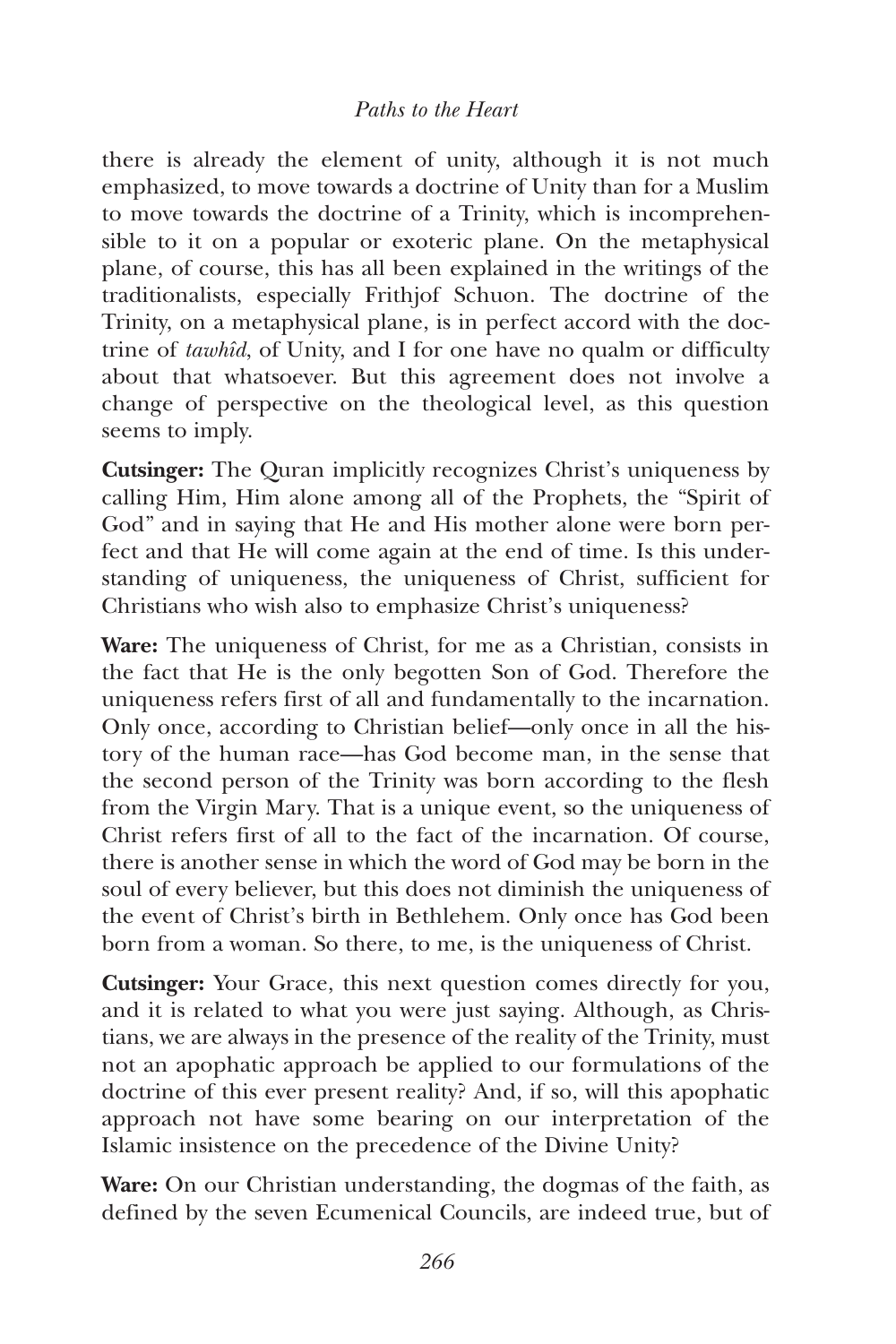course the eternal Truth of the transcendent God cannot be expressed in verbal formulae in an exhaustive fashion. The word "definition" means setting limits and is linked with the Latin word *finis*, meaning a limit or frontier, and the Greek term for a definition is *horos*, which is linked with our word "horizon", the limit beyond which you cannot see. So the definitions of the Church exclude certain false ways of thinking about God or Christ. They set a boundary in the sense of saying, Do not wander outside this fence. But as for the Mystery that lies within the boundaries, that can never be totally expressed in words. Therefore, it is true that for me as a Christian God is three in one, and therefore, for me as a Christian, it would be false to say that God is one and not three. And it would be false to say that God is four in one or five in one. These things are excluded. But what is meant by the Mystery of God as "three in one" cannot be fully expressed in words and can be discovered only through prayer. The fact, however, that definitions do not express the total truth does not mean that we lay them aside as provisional and transcend them. We never go beyond the definitions, but we never fully understand the Mystery which those definitions are safeguarding.

**Cutsinger:** When the Hesychasts are taught to lay aside all "thoughts", are they not being taught that in some sense they must lay aside "definitions" as well?

**Ware:** No, definitely not. But you can *believe* something without *thinking* about it all the time. So, the Hesychasts are taught that, when praying, they should have simply a sense of the presence of Christ. They do not formulate in their minds what precise remarks were made concerning the relation between *hypostasis* and *ousia*, and how these things are to be interpreted philosophically. They are not using their discursive reasoning to grasp these mysteries so far as they can be expressed philosophically. But you can believe something without thinking about it through your discursive reason, so the fact that you are not thinking about something does not mean that you have ceased to believe in it or that you think you have transcended it.

**Vincent Rossi:** In immersing myself in the early Hesychast fathers and, in particular, in St Maximus the Confessor and Dionysius the Areopagite, I have been led to make one or two observations that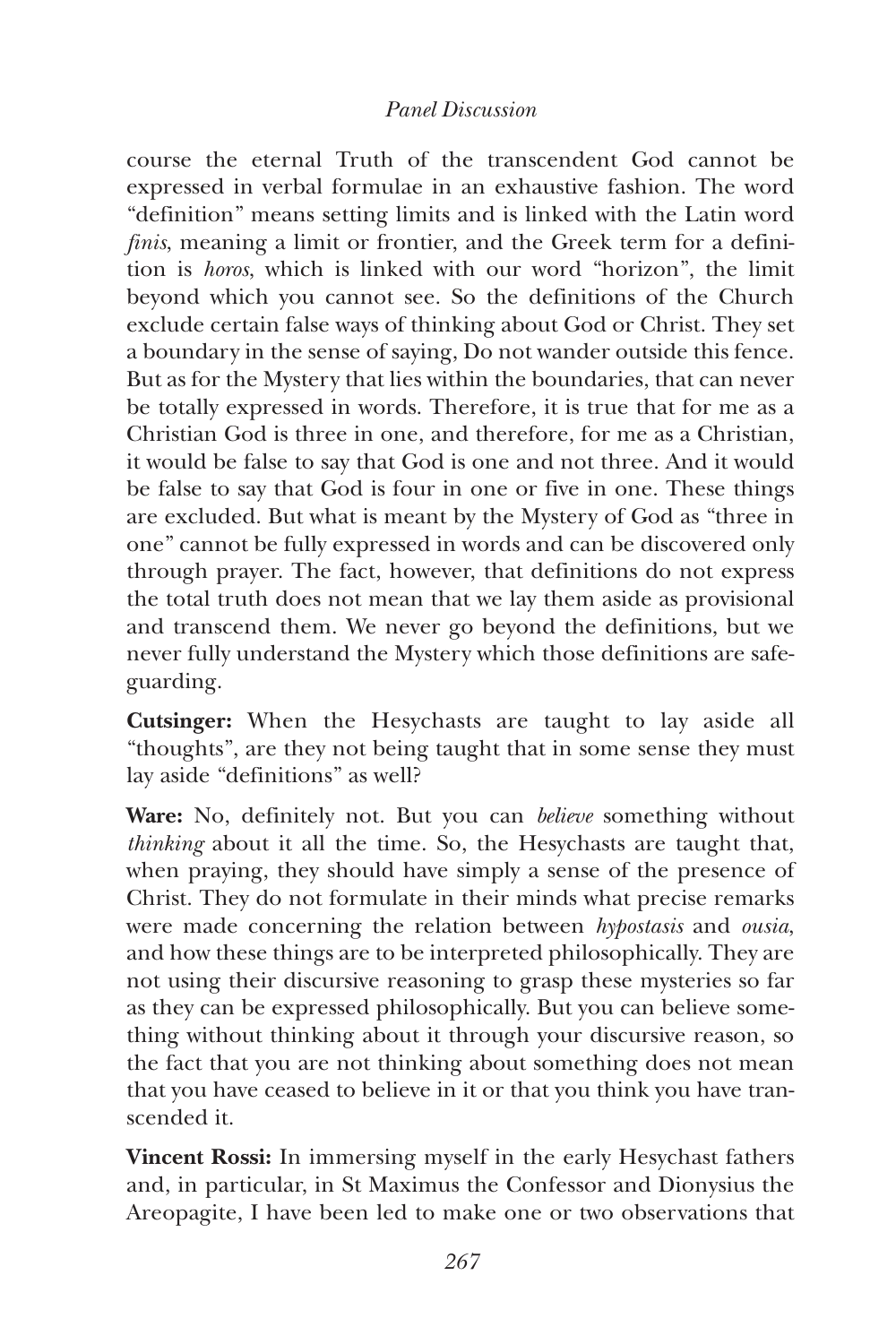may be relevant and helpful here. My own observation is that the dogma of the Trinity has a function like a *koan*, in which the mind or the thoughts are supposed to be broken down in order for an experience to become manifest. So St Gregory the Theologian, for example, will say that anyone who tries to understand the one and the two and the three rationally—I am only paraphrasing—is liable to go into a frenzy, which is what seems to have been happening in some of our discussions. Professor Cutsinger poses the question, If you are asked to go beyond thought, then where is the Trinity? Well, according to St Maximus, the Trinity *is* beyond thought to begin with, and so there is no problem there; you are already beyond thought—thought simply does not work in that context. Furthermore, I would not be quite honest in this ecumenical setting if I failed to point out that in the Orthodox Hesychast tradition, going from the Cappadocians through Dionysius through Maximus through John of Damascus through Simeon to Gregory Palamas, there is a very clear sense that the Trinity functions as the basis, in part, for a criticism of the doctrine of Unity. One of the things that Dionysius and Maximus are doing when they teach the doctrine of the Trinity is being critical of Unity as a thought, or as a concept. Maximus insists that the Unity of God and the Trinity of God are on the same plane because he knows that as soon as you put them on different planes, you are in the realm of thought. But if you keep them on the same plane, you are messing up all thought—there is no way you can think that. There is, though, a way to enter into the Reality devotionally: with your mind and your heart enduring the remembrance of God in a spirit of devotion, keeping the Unity and the Trinity on the same plane, regardless of what you want to think about, regardless of how much your metaphysically oriented mind wants to put a hierarchy there. If you keep them on the same plane in a spirit of devotion, you may actually be able to remember God, and I think that this is what Maximus is all about.

**Cutsinger:** Turning now in a different direction, to a topic that has been very much on all of our minds, let me pose this question. Could the panelists elaborate further on the "hardening of hearts" which has led to the polarity of modernism and fundamentalism, specifically in light of the recent attacks on modernism by fundamentalism on September 11?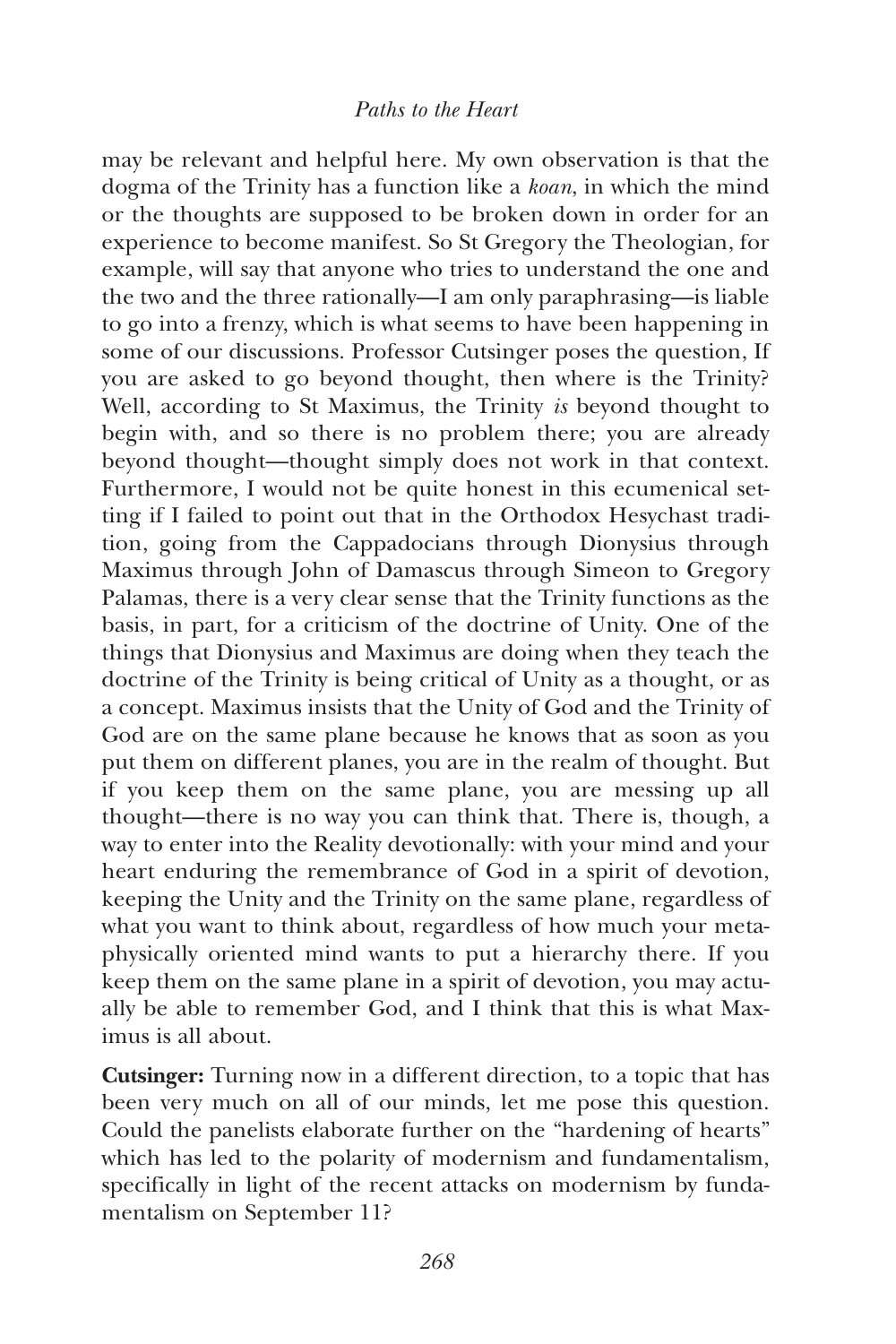**Shah-Kazemi:** One of the most important developments arising out of this recent atrocity is the way in which moderate Muslims in the West and, to a lesser extent, in the rest of the Muslim world—but particularly in the West—have seen the danger of identifying Christians and Jews as the enemy. The otherness, the exclusivity, of the Islamic message is therefore becoming less of a dogma for them. Muslims who see themselves as living in the modern world, and who are at the same time trying to find some roots in their religion to cope with the problems in the modern world and the situations they are faced with, cannot escape the fact that their religion has indeed become hardened; it has become modernized in a way that prevents the spirituality of their tradition from enabling them to cope with their problems effectively. It is precisely put in the Quran that "their hearts were diseased, and We increased that disease". Many Muslims are now realizing that a hardening of the heart has taken place, namely, a turning away from the spiritual tradition followed by a turning towards religion as a source of ideology, thus intensifying that hardening process. To realize that this has happened, however, is to realize, at the same time as we are faced with this current crisis, that we are also faced with a tremendous possibility of opening, whereby the spiritual sources of the tradition can come forward. Frithjof Schuon has said that as soon as the esoteric essence of the religion is eclipsed or denied or ignored, what happens is a hardening of the exoteric form into a shell. A religion cannot live without the sap that gives it the spirituality without which it would suffocate and die. So I think that there is an opening in the midst of this crisis.

**Nasr:** This is such an important issue. I was in Egypt when this great tragedy occurred, and I have refrained from giving any public discourse until now. There is a delicate point to mention in response to this question. It must be said, first of all, that modernism came into the Islamic world in the eighteenth century. Parallel with it there grew a kind of puritanical movement, which finally led to the modern Salafiyyah-Wahhabi movement, which is the ideological background of these people who committed these horrendous acts. But had modernism not come into the Islamic world, that other movement would not have had the history that it has. It stood for a long time within Arabia itself in opposition to the onslaught of modernism. At the same time, as a Bedouin phenomenon in Najd, in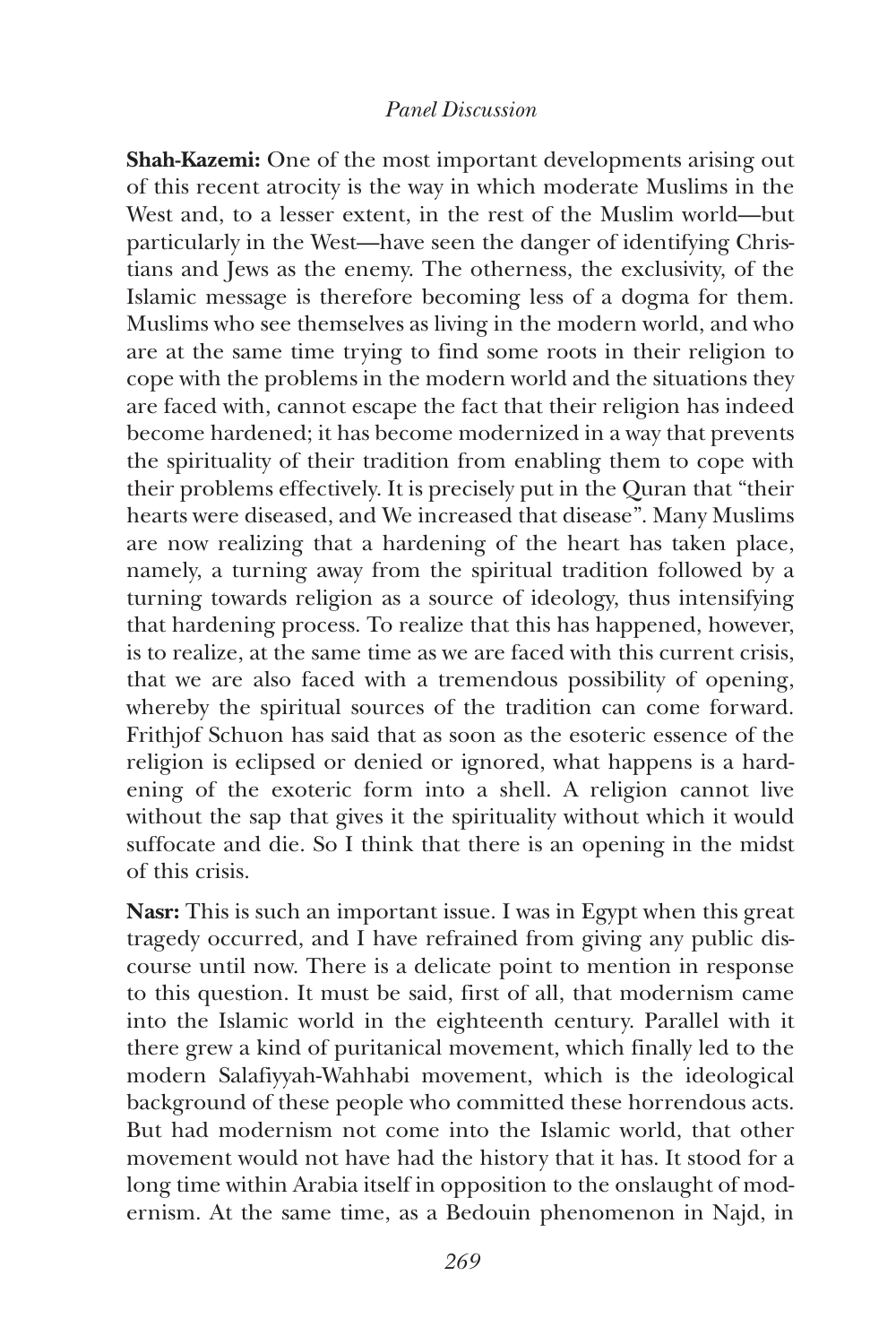the southern province of Arabia today, it was also opposed to the philosophical, intellectual, and mystical aspects of Islam—for which Najd was not known, to put it mildly. It was a little bit like the Taliban, who are Pashtu people from the villages of the Pashtu area of Afghanistan, and who suddenly appear on the scene, and people wonder why they do what they do. But in fact that is what they have been doing for the last thousand years, except they were not on the international scene: they did not run a country; they did not have political power. It was only in the twentieth century that the socalled reformists or *salafi*, to use the Arabic word, which means "going back to the beginning"—a kind of back to the Quran movement with a rather hardened, puritanical, and "Calvinistic" interpretation of Islam—it was only then that they gained political power, political power through oil, and of course through American interest in the oil of the Middle East, and especially Arabia. And a new factor set in, which everyone who thinks about this problem has to think about if you want to get to the deep-rooted causes of this crisis. It is also important to understand that the real critique of modernism in the Islamic world did not come from the Wahhabi movement; it came from Sufism. This is something which is getting all mixed up right now. In the nineteenth century, after the Napoleonic invasion of Egypt, even the class of *'ulamâ'*, that is, the religious scholars who were associated with the law, with the exoteric aspects of religion, became weakened *vis-à-vis* the onslaught of modernism. It was only the Sufis who resisted. It is not accidental that the most profound critique of the modern world, which came from the pen of René Guénon, came from the pen of a man who was a Shadhili Sufi living in Egypt, and who spent the last twenty years of his life in that area. This is very, very important to understand. The profound criticisms that have been given by Frithjof Schuon, René Guénon, Titus Burkhardt, and others of the very foundation of modernism must not be confused with what is going on right now. There is a tremendous confusion in the West between fundamentalist Islam, traditional Islam, and modernism. Fundamentalist Islam is not the same thing as traditional Islam, no more than is the fundamentalist Judaism that is wreaking havoc on the Middle East the same thing as traditional Judaism, and this is true of course in other religious frameworks. Fundamentalist Christians, some of them extremists, are not the same thing as traditional Christians who have been practicing their religion for centuries.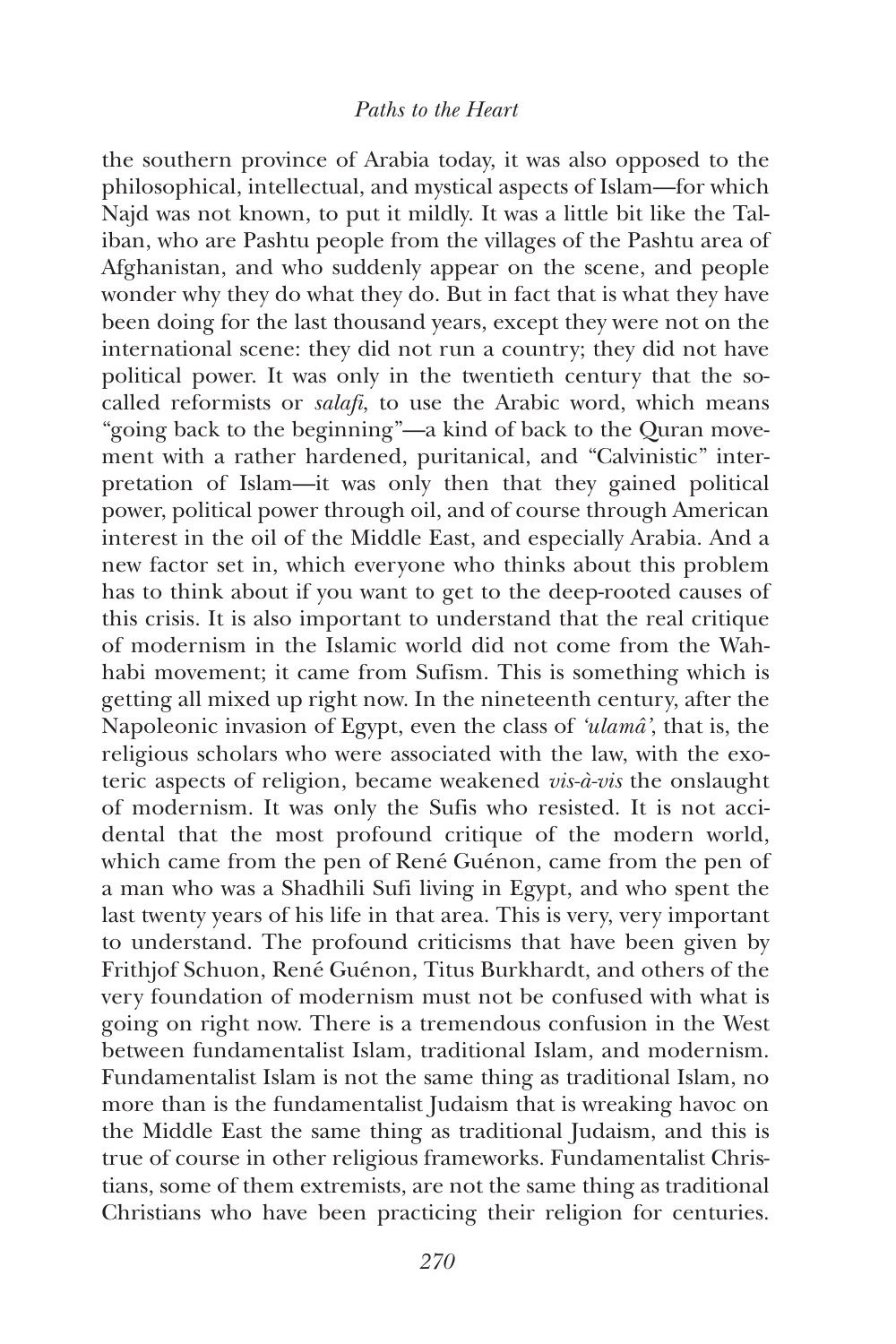This very severe reaction we have seen by Muslim extremists who have come from the background of the Salafiyyah-Wahhabi movement, and who have now led the world to this disaster, must not be confused with the constant, but never violent, opposition of Sufism to modernism, as a philosophy, from the very beginning. And this must also not be confused with an attack on the other Abrahamic traditions. The attack against modernism is not the same thing as attacking Christianity and Judaism. Many people in the streets in the Islamic world might not be able to make this distinction, of course, because they think in religious terms; they think that the whole of the West is Christian. We wish that it were, but it is not! But they do not understand this. So in order to really understand the deep roots of this crisis, you must be able to make a distinction between these nuances, and you must understand, above all, what it is that has led the terrorists to these extremist positions. How can one clear the swamp? It is not enough to kill a few mosquitoes that give you West Nile Disease; you have to change the environment that creates the mosquitoes. And this, unfortunately, nobody wants to talk about. In the press and on the television, you have the same old chattering heads, who know very little about the Islamic world, the so-called experts, who are there for ideological purposes and who really mislead the American public in a remarkable way. The misinformation, and disinformation, that goes on at a tragic moment like this is extremely saddening. You really have to practice *hesychia* at the present moment in the middle of all this disinformation that clutters the space. But there is, as Dr Shah-Kazemi just said, also tremendous hope. Many people now are beginning to ask, "Well, what is this Islam that everybody is talking about?" And despite veil after veil of disinformation and malicious distortion, there is also I think a great deal of hope for making things better understood, and in this context I think that nothing is more important than the writings of the perennialist authors, especially people like Burckhardt, like Schuon, like Guénon. I think that they are going to have a very important role to play in the future, not only for America and the Middle East, but for the whole world.

**Huston Smith:** Of course we do not want to turn this conference into a political conference, but at the same time this is so deep that if we do not speak out the stones themselves will cry out. So having heard from my dear friend from the Islamic side, as an American, I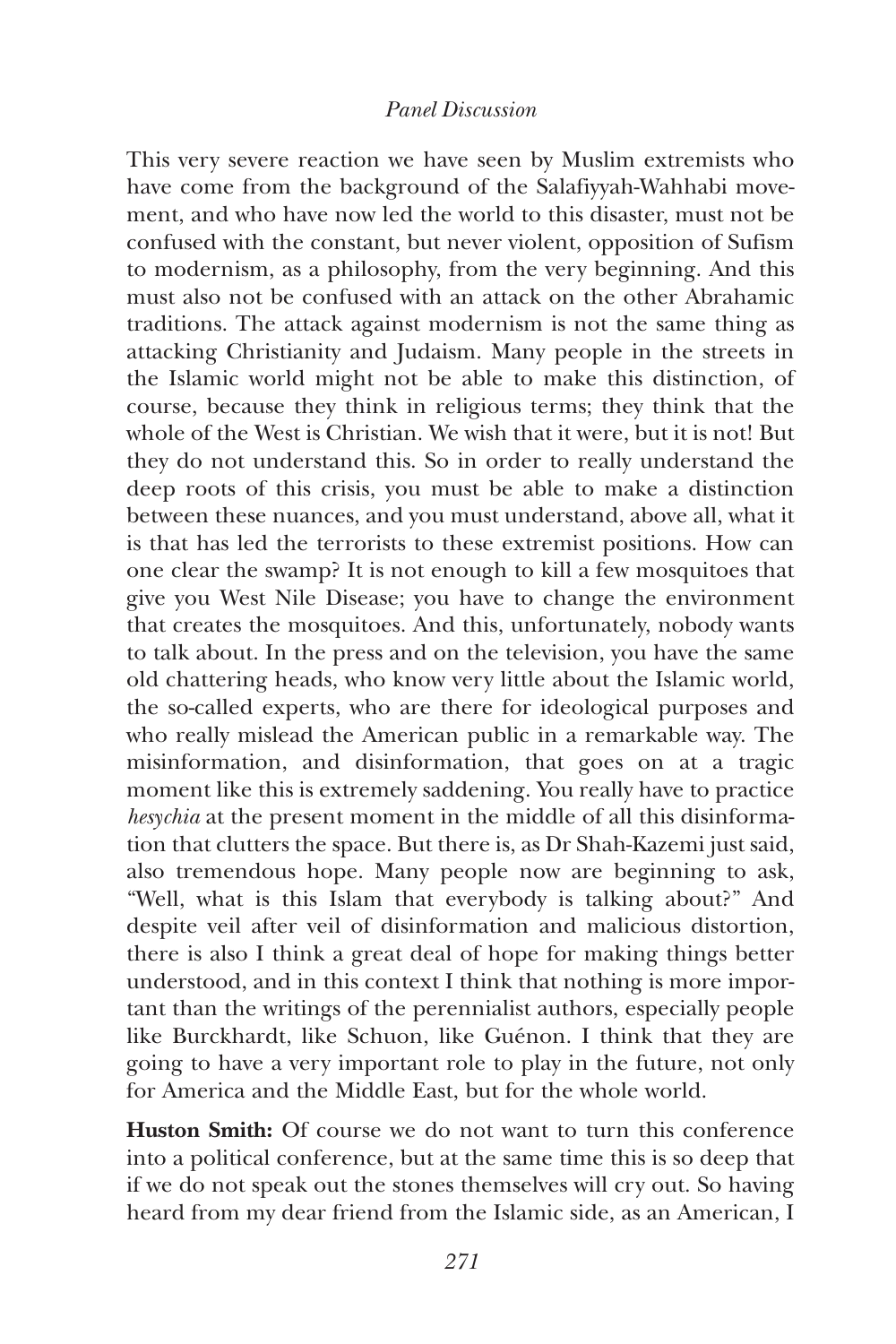just want to mention two facts which, in all the deluge and oceans of words, I have not heard in the public media. First, I suspect if one were to ask which major newspaper in history has ever been least read, the answer would be my local paper, *The San Francisco Chronicle*, on September 11. Why? Because it went to press before the Trade Buildings fell, but by the time it hit the homes and the streets, the buildings *had* fallen, and everybody listened to the television and the radio and nobody read the paper—except my wife, who is a marvelous research scholar in these respects. And on the front page of that paper, there was an article with a headline saying, "The War Goes On and On". But the war it was talking about was Vietnam, and it subject was the way in which agent green was still causing stillborn children and deformed children. I mention this just to say that my country has much, much to apologize for and to ask forgiveness for. My second observation is this. I happened to be a student at the University of Chicago when the first chain reaction, nuclear reaction, was, as we call it, a "success". And President Hutchins gave a speech with a striking title, which he had borrowed from a theologian: "The Good News of Damnation". And the point of his remarks was that if we take seriously enough damnation, we may mend our ways a little. I suspect that being toppled from the assumed position of the country that can "run the world" is, in the long run, probably a very good thing for America.

**Ware:** What I want to say fits with what has just been said by Professor Huston Smith. When a tragedy happens such as occurred on September 11, one's immediate reaction is to look for somebody to blame, and therefore to hate. That is a natural reaction, but it is also a very dangerous one. We fall into the trap of looking for someone responsible, a guilty person or group, whom we can then demonize, and we think in terms of "them" and "us", with a dichotomy and an opposition. But when a disaster such as happened on the 11th of September occurs, surely our true reaction should be to say, "I too am to blame. I too am responsible. I should not blame other people exclusively, but search my own heart." Surely the meaning, or one of the meanings, of what happened on September 11 is that we should all repent. If I had led a life of greater love and trust, would it have been exactly the same? You may say, "Yes, it would," but who knows, under the perspective of eternity, what all of us in this room have contributed in the world towards fear and alienation because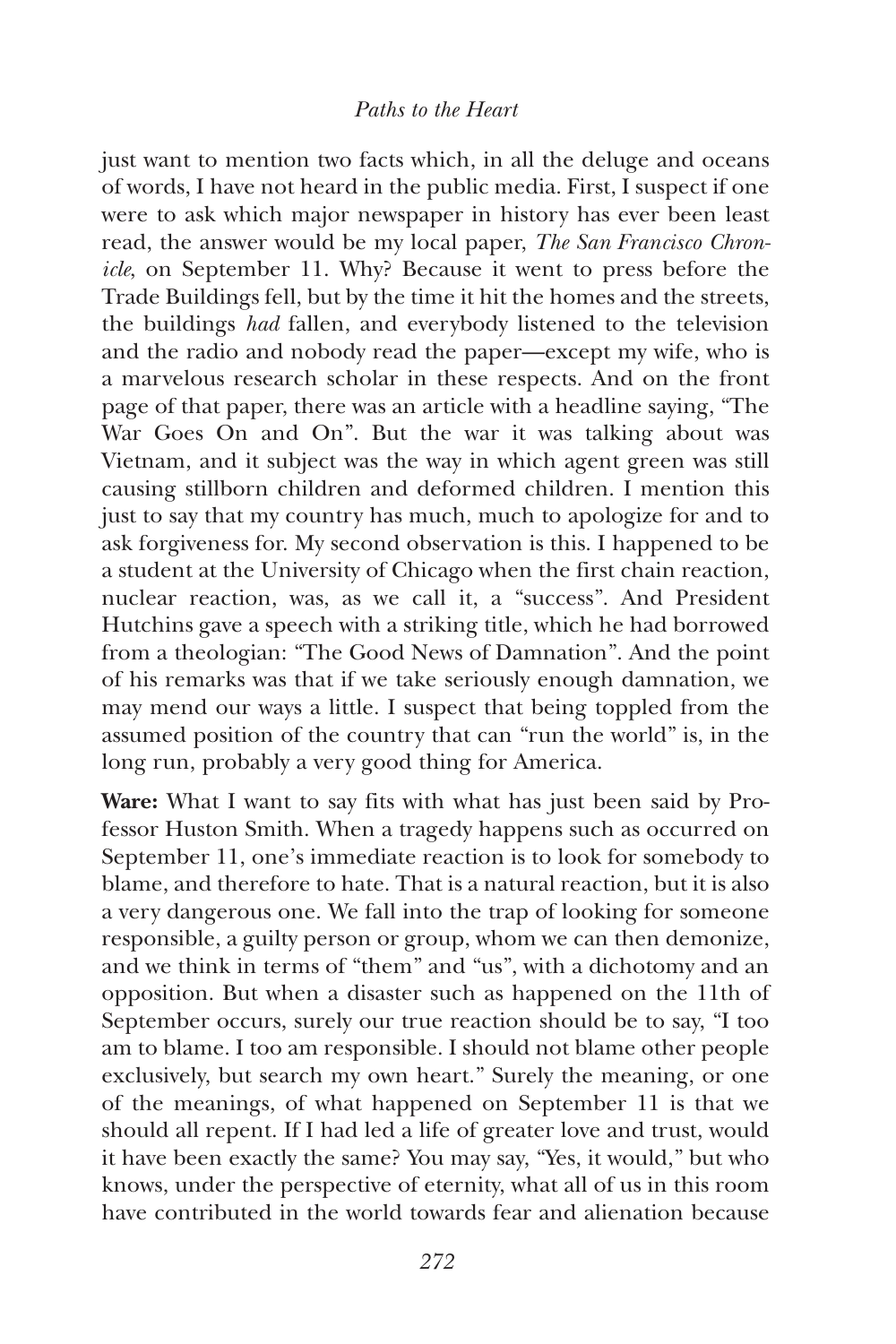of our own narrowness? Dostoevsky in *The Brothers Karamazov* speaks of a judge who has to condemn a man in the dock to a period of prison—this is from the "Discourses of Starets Zosima". Father Zosima says that the judge should reflect, "I too should be in the dock beside the prisoner. Sentence should be passed also on me, because I too am responsible for what he has done." So I think we have to say that we are all responsible, and that we should all repent.

**Gray Henry:** I would like to join the Bishop. My first reaction in recent days has been, "What is our government doing?" And then I thought of my own guilt. How long have I known about what we have been doing to the Iraqi people by denying them medicine? The hundreds of women and thousands of children that die daily, and I did nothing. I have been to conferences; I have listened to people who have been there on the ground; and I did nothing. Earlier this week, we had a conference in Louisville on the subject of Thomas Merton and Hesychasm, and this question came up; and at first I thought that it was interrupting the beautiful subject we were dealing with, inward prayer. But then I realized that we have all been told over and over to love and pray for our enemies, but many of us have never had such a chance. Everyone on that panel spoke to the question in such a way that I was deeply moved. I wonder whether the Bishop, who was also in Louisville, could say something about what we decided on the subject of loving and praying for our enemies.

**Ware:** I do not wish to add to what you have just said, except to say that Christ constantly speaks of loving enemies. He would not have mentioned it so often if it was not important, and he would not have mentioned it so often if it was not difficult.

**Rossi:** I would like to get back to the original question and to Professor Nasr's answer, which I think is very crucial. The purpose of the question was to try to understand what is going on in the Islamic world at the present moment, and what can we trust. And I think that Professor Nasr's answer is extremely important, and all I have to do to add to it is to ask a further question. Strictly from my own reading, is it not fair to say that throughout Islamic history and throughout the Islamic world, whenever Sufism has had a chance to have some kind of influence, its influence has always been a moderating one?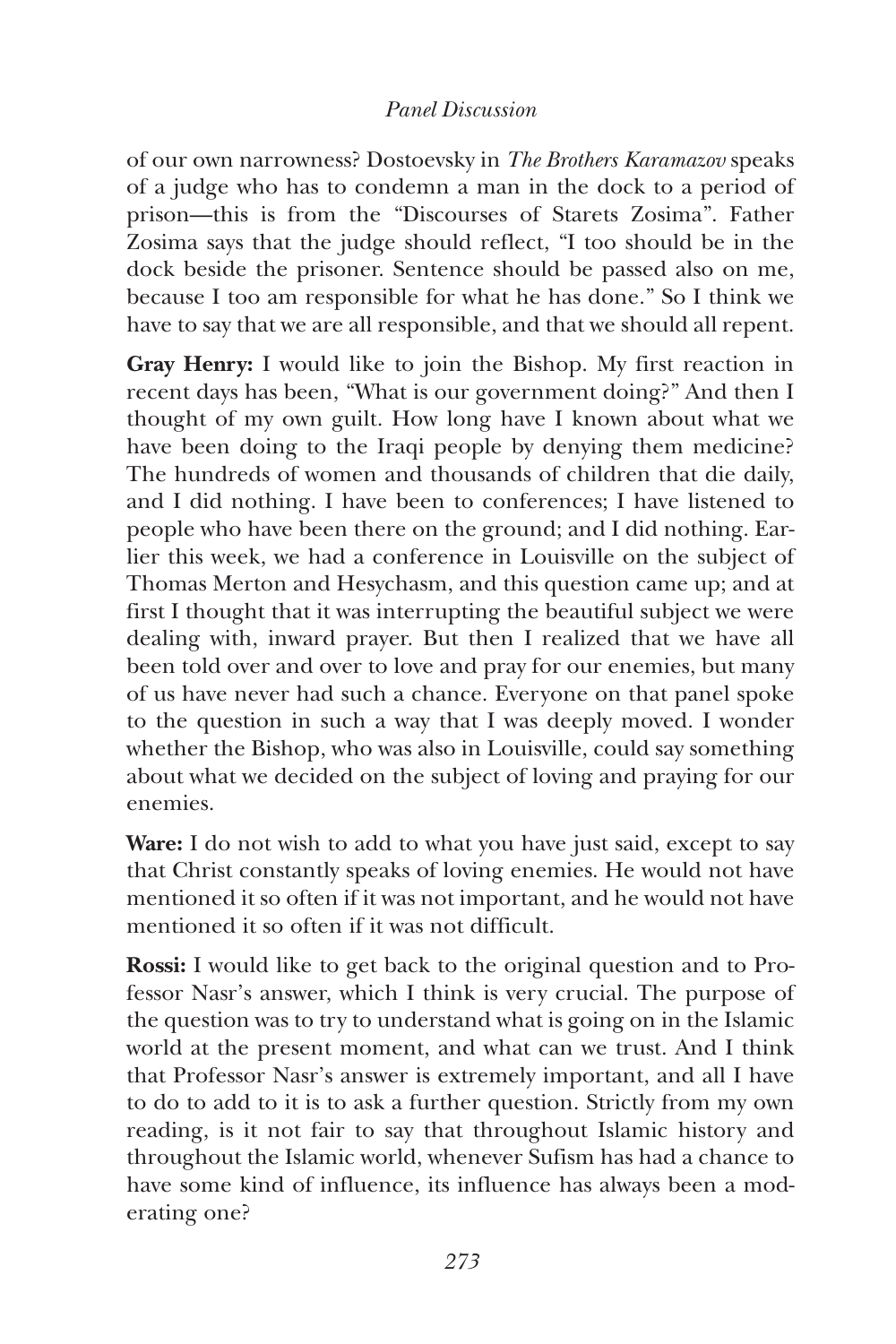**Nasr:** By and large, yes, but I want to add one proviso to this. There were times in the history of Islam when the Islamic world was invaded, such as the Mongol invasion, or the Italian invasion of Libya, in which the Sufi orders participated along with the rest of society in the defense of the country. The most recent example, of course, is what happened in the Soviet Union during seventy years of Soviet rule in Central Asia, and what has happened in Caucasia during the last five to ten years, when one of the Sufi orders, the Naqshbandiyyah order, has had a very important role to play. But one thing you could say definitely is that throughout the whole of Islamic history, the organized Sufi orders have never participated in any offensive moves, militarily speaking. This has never been seen even once. So yes, by and large, the influence of Sufism has always been moderating. It is interesting that Jalal al-Din Rumi, whose father had to flee the Mongol invasion, and who lost his homeland as a boy of twelve years old—and who was then brought to Mecca and Medina, and then settled in eastern Anatolia, where he died in Konya—is the most universalist of all Sufi writers, writing so much about the universality of the truth, of religion, and the love for Christians. He actually had many Christian disciples, and when he died, both Jewish and Christian rites were held for him. What we see is that his horrendous experience, family-wise, had no effect whatsoever on the moderating influence he had within Anatolia with regard to the relationship between Muslims and Christians.

**Shah-Kazemi:** I just wanted to continue those comments, and to mention a very important example of the way in which Sufism responded to imperialism in the Algerian context. Professor Nasr mentioned Libya and Chechnia, but in Algeria we have the example of a Sufi saint, the Emir Abd al-Qadir al-Jazairi, who fought against the French. In the 1830s and 40s, the French had resorted to a kind of "scorched earth" policy in Algeria, and during that time the ears of Arabs were regarded as trophies by the French. The French soldiers would cut off ears, and they would be given rewards for the number of Arab heads that they could produce. It was a barbaric time, and when the Emir was asked, "What do we do in return?", he said, "When you capture a French soldier, you bring him to me, and if he complains of ill treatment, you will receive yourself a punishment of ten blows on the soles of your feet." When he was finally defeated and when he was taken to Paris, among the people who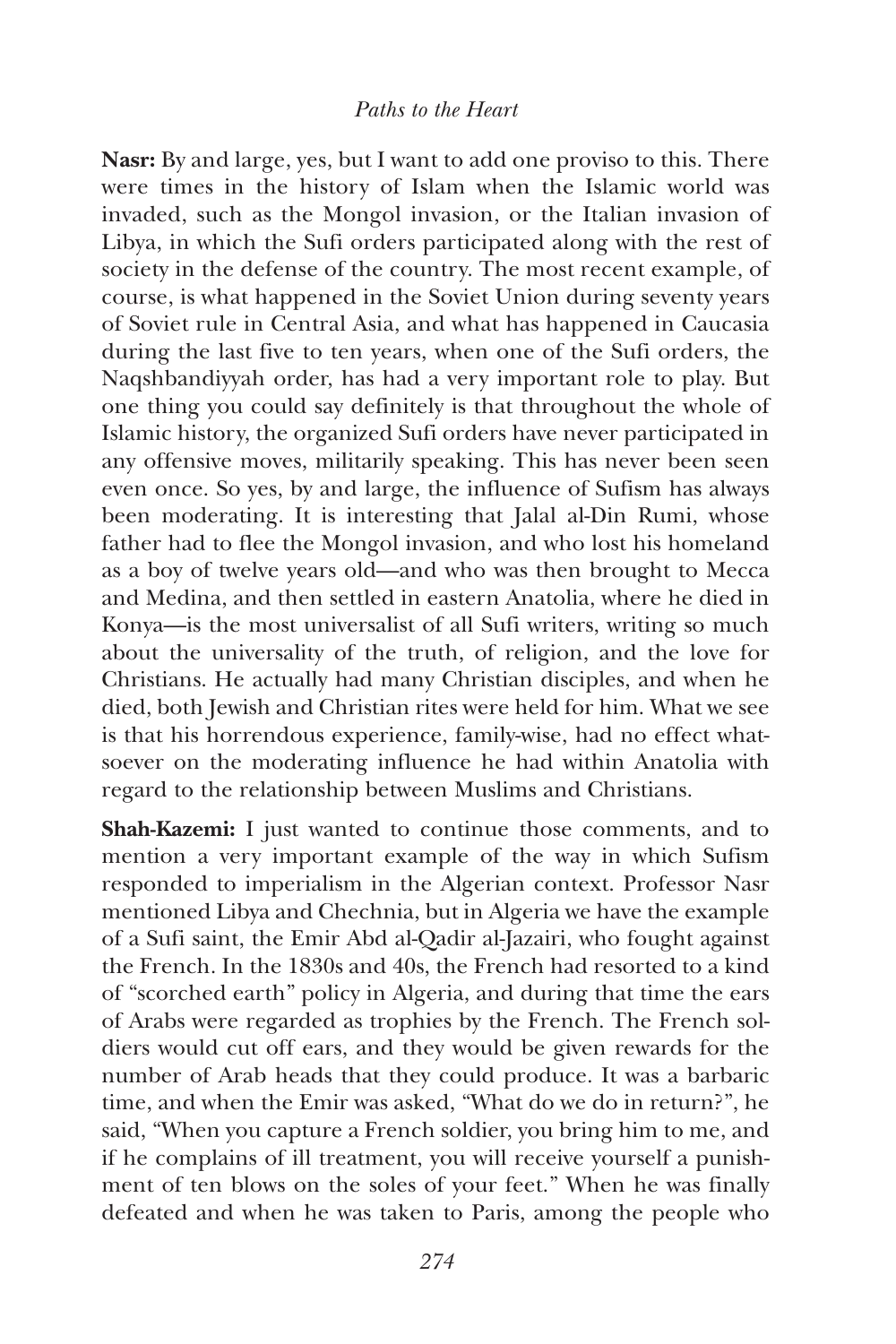came to him in droves to pay their respects were the French officers whom he had treated so well and who knew what their people were doing to the Algerians. Later this same man, the Emir Abd al-Qadir, was exiled to Damascus, and in Damascus he was responsible for saving, it is estimated, two to three thousand Christians at the time of the Civil War between the Druzes and the Christians. He was insistent that the Christians had absolutely nothing to do with the conflict, that they were non-combatants, and that their immunity must be respected according to the *shari'ah*. But he was ignored. Damascus was attacked, and the Christians were on the verge of being massacred, when the Emir took them personally first to his home, and then, when he realized the extent of the attack, to the Citadel of Damascus, where he assembled a few soldiers that were under his command and defended these people. His biographer, Churchill, wrote that this was an amazing scene: thousands of Christians, and their delegations and their families, were being defended; the Bride of Christ, he said, was being defended by a descendent of the Prophet. And Shamil, the great warrior from Chechnia, wrote to him and said, "How happy I am to live in a time when the *sunnah* of the Prophet is being really implemented by someone like you, who knows when to fight, when not to fight, and when to defend those who have a right to be defended." What the Emir was putting into practice is an extremely important Quranic principle, one which completely undermines the ideological edifice that was raised by the people who perpetrated the attacks on the innocents in New York and Washington. It says very clearly in the Quran, "Let not hatred of a people cause you to deal with them unjustly. God does not love those who are unjust." This is an extremely important verse. However much hatred and rage there may be in the Muslim world, the Quran does not allow the Muslim to act unjustly. And justice in war means that you fight only combatants, and that you do not make war against those who have no guilt or have no malicious intent towards you. Also in the Quran is the "peace verse", which clearly says that if your enemy inclines to peace, you should incline also to peace. The Quran says that you do not have any warrant against those who do not fight you for your religion. It also says, "God does not forbid you from making peace with those who do not fight you on account of your religion, who do not persecute you." I just want to make this point in relation to the Emir Abd al-Qadir, because here we have a wonderful combination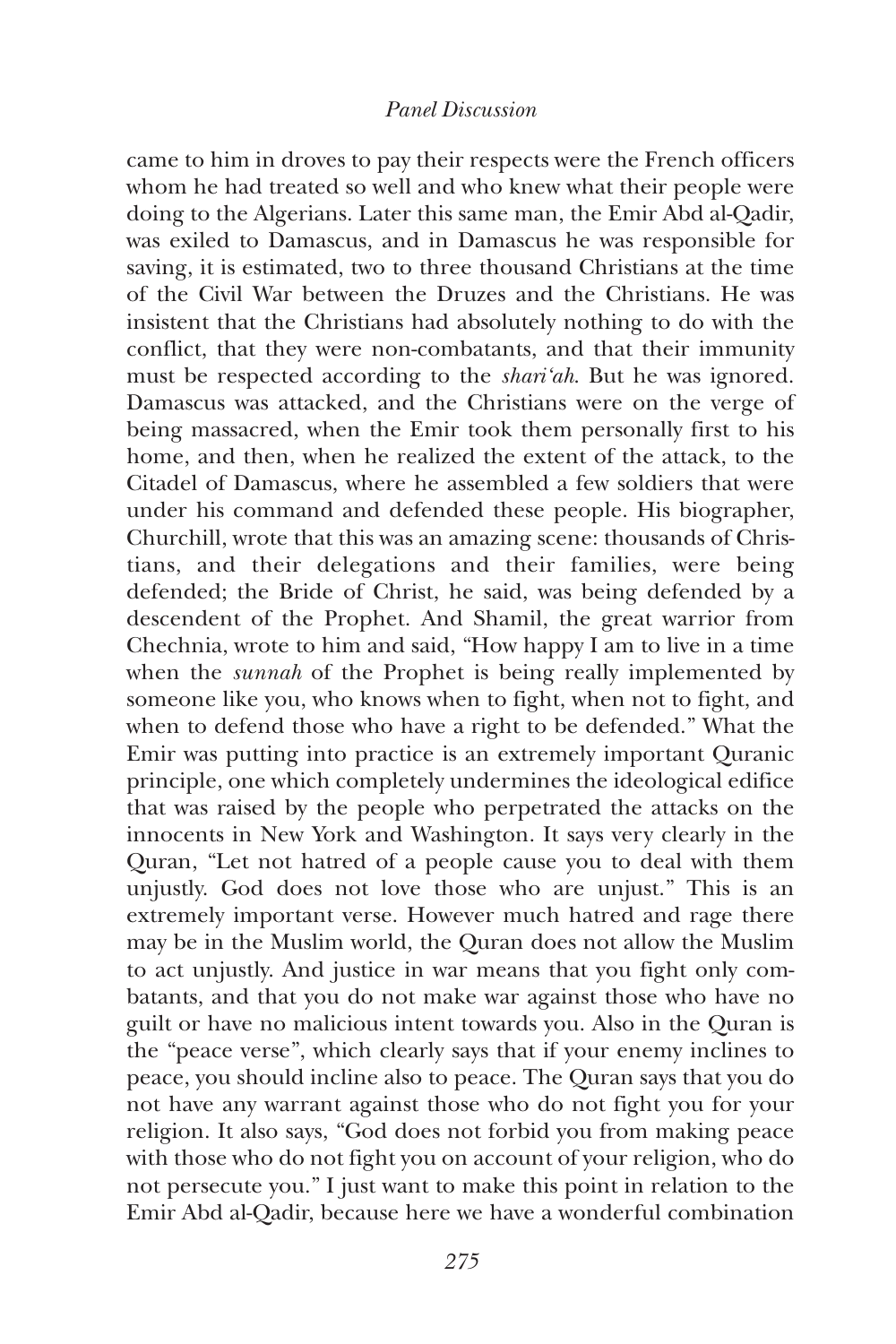of the highest spirituality—in Damascus, at the tomb of Ibn Arabi, he wrote his famous *Mawaqif*, which is one of the most esoteric interpretations of the Quran and the *hadîth* we have, based on Ibn Arabi, but in a sense more esoteric than Ibn Arabi himself—with a genuine compassion toward people of a different religion. So we have in this figure a real *mujâhid*, who exemplifies the real concept of *jihâd*: one who is a warrior inwardly, first of all, who fights the *jihâd* within himself, and who has love and compassion for those who are defenseless, whether Christian or Jew or anyone else, and who is willing to lay his life down for them, in keeping with the verse which I cited in my paper. It is not just mosques, but churches, cloisters, synagogues—all places wherein the name of God is "oft mentioned"—which the Muslim is obliged by the Quran to defend with his life, if necessary.

**Father John Chryssavgis:** I am just so glad all this has been brought up. I do not think that we are politicizing when we address these concerns. The events of September 11 cannot help but be at the center of this conference, and what this conference is about. Professor Nasr remarked, in the discussion which followed his address, that we cannot do good unless we are good, and we have heard from Bishop Kallistos that the saint is the one who is conscious of God all of the time. But there is a flip side to this picture. The desert tradition tells me that I do not know whether I am doing more for my brother when I pray for him, or when I offer him a plate of beans. I do not think the issue here is offering beans, and yet there are clearly other ways of doing something for my brother. There is a spiritual depth to doing good as much of the time as we can in order to become good all the time, and not only to being aware of God as much of the time as we can in order to become aware of Him all the time—a spirituality "bottoms up", if you like. God will continue to do His work in Heaven. We need to do our work here, to knock down barriers that we have set up, and that work, that activity, is not secular or merely political. It is deeply spiritual.

**Cutsinger:** There was a final question that I had been asked to pose. How can we bring away from this conference something of the spirit of unity and friendship that we have found? But I think that we have already had any number of good answers to that. Please join me in thanking our panelists.